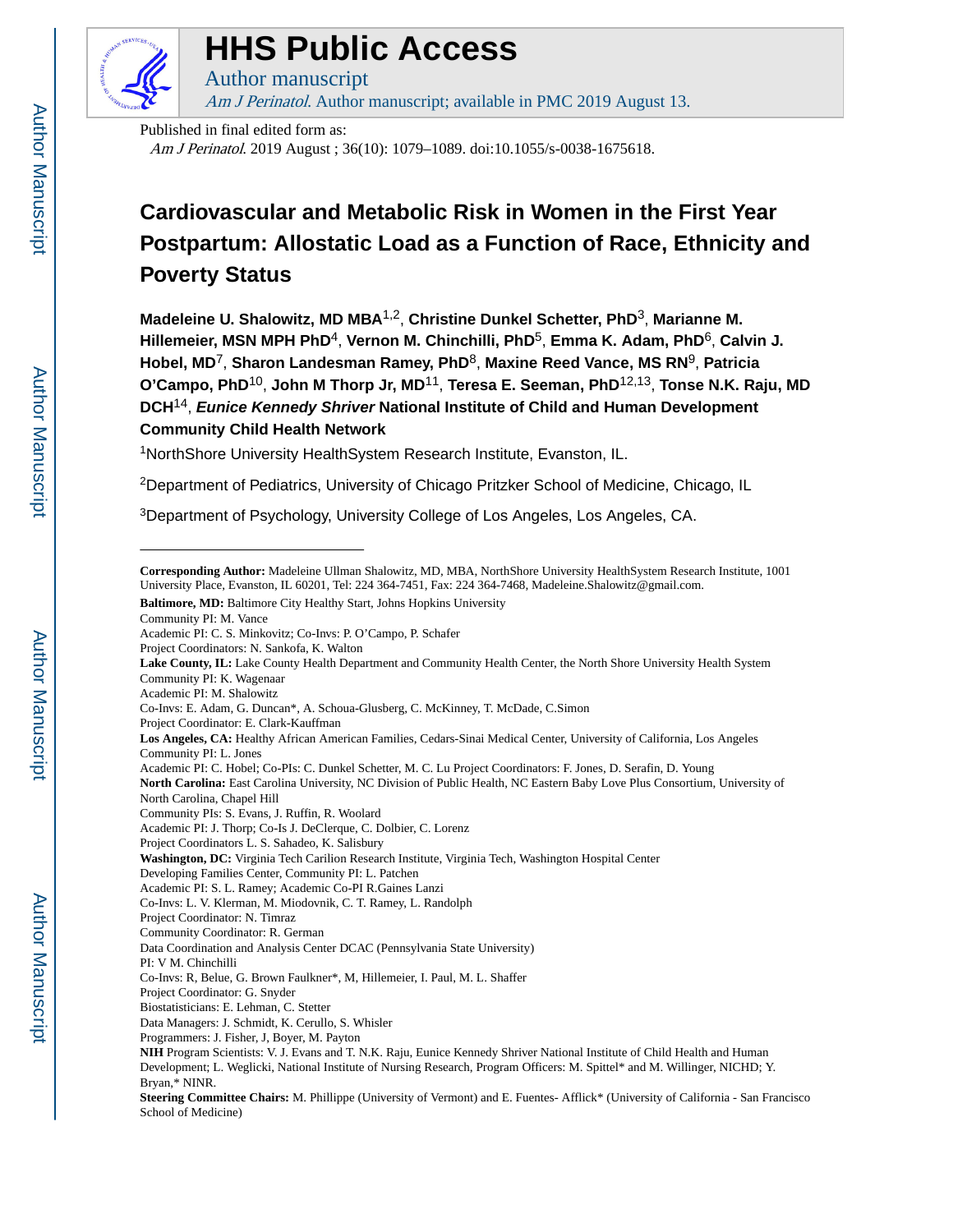<sup>4</sup>Department of Health Policy and Administration, Pennsylvania State University, University Park, PA.

<sup>5</sup>Department of Public Health Sciences, Pennsylvania State University College of Medicine, Hershey, PA.

<sup>6</sup>School of Human Development and Social Policy, Northwestern University, Evanston, IL.

<sup>7</sup>Department of Obstetrics, Gynecology and Pediatrics, Cedars-Sinai Hospital, Los Angeles, CA.

<sup>8</sup>Departments of Psychology and Psychiatry, Virginia Technical Carilion Research Institute and School of Medicine, Roanoke, VA.

<sup>9</sup>Baltimore Healthy Start, Baltimore, MD.

<sup>10</sup>Dalla Lana School of Public Health, University of Toronto, Canada.

<sup>11</sup>Department of Obstetrics and Gynecology, University of North Carolina School of Medicine, Chapel Hill, NC.

<sup>12</sup>UCLA Geffen School of Medicine, Los Angeles, CA.

<sup>13</sup>Department of Epidemiology, UCLA School of Public Health, Los Angeles, CA

<sup>14</sup>Branch of Perinatal Medicine and Neonatology, Eunice Kennedy Shriver National Institute of Child and Human Development, Bethesda, MD.

## **Abstract**

**Objective:** Allostatic load (AL) represents multi-system physiological "wear-and-tear" reflecting emerging chronic disease risk. We assessed AL during the first year postpartum in a diverse community sample with known health disparities.

**Methods:** The Eunice Kennedy Shriver National Institute for Child Health and Human Development Community Child Health Network enrolled 2,448 predominantly low income African-American, Latina and White women immediately after delivery of liveborn infants at weeks gestation, following them over time with interviews, clinical measures, and biomarkers. AL at six and twelve months postpartum was measured by body mass index, waist:hip ratio, blood pressure, pulse, hgbAlC, hsCRP, total cholesterol and HDL, and diurnal cortisol slope.

**Results:** Adverse AL health-risk profiles were significantly more prevalent among African-American women compared to non-Hispanic Whites, with Latinas intermediate. Breastfeeding was protective, particularly for White women. Complications of pregnancy were associated with higher AL, and disparities persisted or worsened through the first year postpartum.

**Conclusions:** Adverse AL profiles occurred in a substantial proportion of postpartum women, and disparities did not improve from birth to one year. Breastfeeding was protective for the mother.

#### **Keywords**

Postpartum health; allostatic load; cardiovascular risk; metabolic risk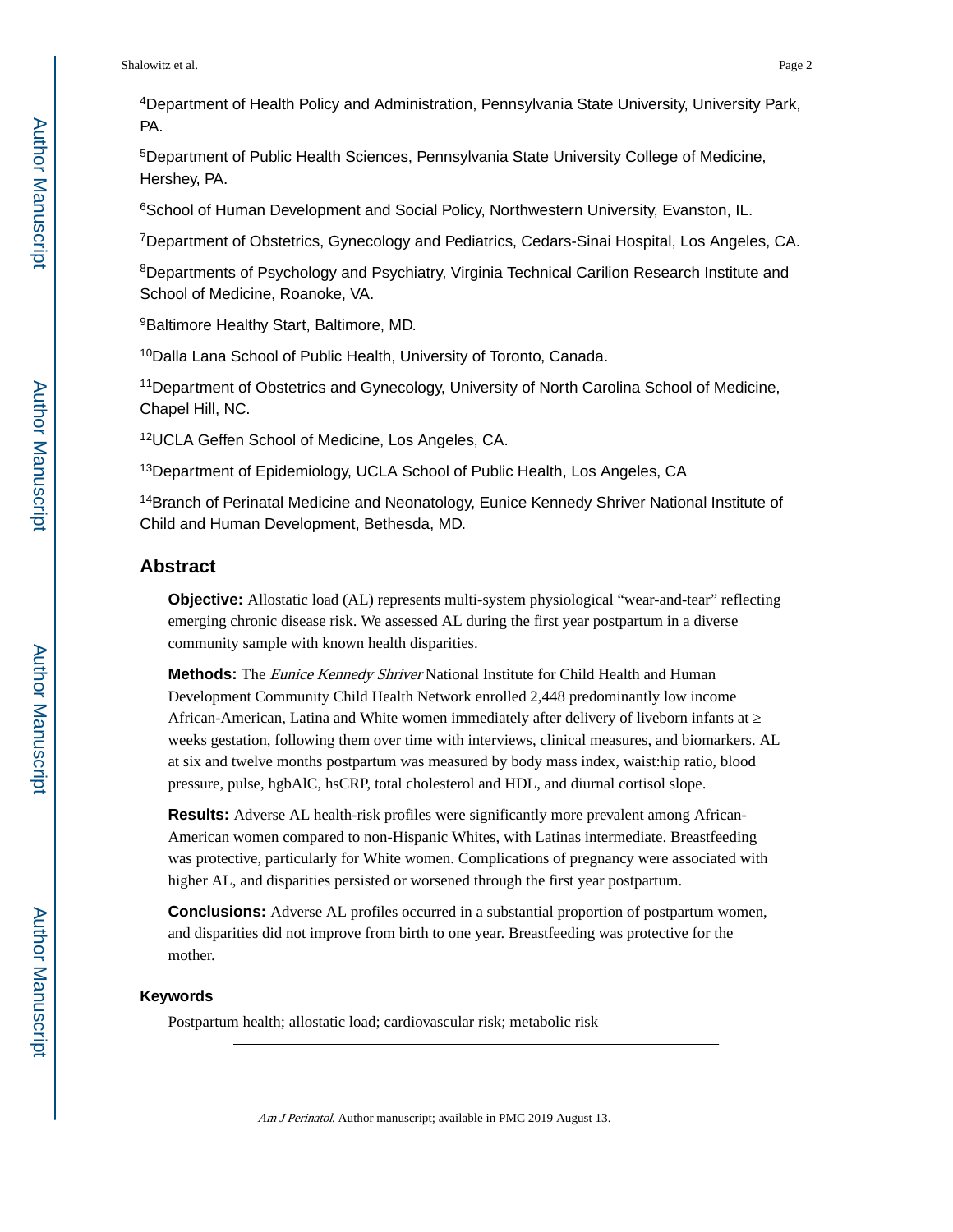## **INTRODUCTION**

The negative effects of pregnancy on mother's own cardiometabolic risk post-delivery has not been well studied. How well women minimize this risk will affect their health in subsequent pregnancies (and beyond) and the health of subsequently born children.<sup>1,2</sup> Postpartum physiological recovery may differ among racial/ethnic groups, potentially explaining the continued health disparities through the life course.

A normal pregnancy induces major maternal physiological adaptation to support a developing fetus. Dramatic changes in the immune and cardiovascular systems include an overall decrease in pro-inflammatory cytokines and an increase in counter-regulatory cytokines as a normal pregnancy progresses, $3$  and a dramatic increase in blood volume and cardiac output to assure adequate perfusion of the uterus.<sup>4</sup> However, in healthy women, maternal physiology gradually returns to normal after delivery, with the greatest improvement in the first six months, and a return to baseline by one year postpartum.<sup>5</sup>

The literature on postpartum health focuses largely on recovery from high-risk pregnancy due to co-morbid conditions (e.g. gestational diabetes or preeclampsia) in women drawn from clinic-based samples.<sup>6</sup> In contrast, studies on postpartum health in a community-based sample are rare. Several studies have shown the role of inflammation during pregnancy and the increased risk of poor pregnancy outcome.<sup>7</sup> Likewise, women who had gestational diabetes (but not type 2 diabetes) may have inflammatory or cardiovascular changes in long term postpartum follow-up.<sup>8,9</sup>

Prior work in health over the life course has shown that extraordinary and/or persistent stressors can shift health trajectories leading to cardiometabolic risk. Pregnancy itself is a major physiological stress to which the mother must adapt and then from which she must recover.<sup>5</sup> AL was developed to study the physiological "wear-and-tear" that accrues because the body must adapt to experiences of chronic and high levels of stress over the life course.  $10$  AL thus represents the accumulated risk for chronic disease, as well as early and all-cause mortality.<sup>11,12</sup>

This paper from the Eunice Kennedy Shriver National Institute of Child Health and Human Development's (NICHD)'s Community Child Health Network (CCHN) presents findings from a community-based longitudinal investigation of mostly low-income women, diverse race-ethnically and geographically, who were enrolled immediately following delivery. Here we describe the cohort's postpartum cardiometabolic risk and recovery in the first year following delivery as a function of race-ethnicity and poverty status, and taking into account prior pregnancy-related risk factors.

## **METHODS**

#### **Participants**

CCHN was a community-based participatory research study. There were three urban sites (Washington, DC; Baltimore, Maryland; and Los Angeles County, California); one suburban (Lake County, Illinois); and one rural (seven counties in eastern North Carolina). In total,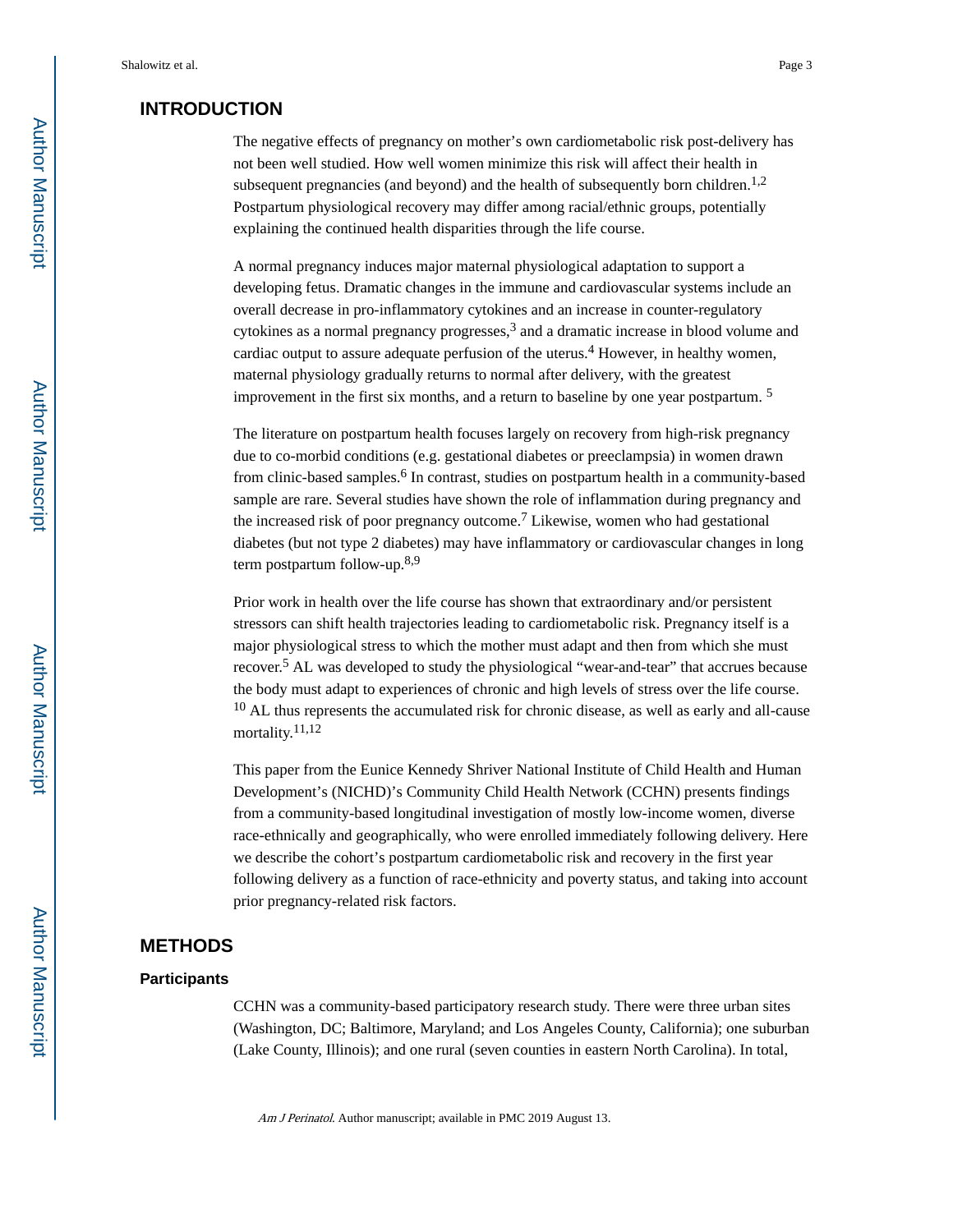2,448 mothers were recruited, generally on postpartum hospital units. Inclusion criteria were maternal age of 18–40 years; self-identification as "African-American/African- American/ non-Hispanic," "Hispanic/Latina," or "White;"<sup>a</sup> and infant live-born at 20 weeks gestation. Low income mothers and those delivering preterm were oversampled. Exclusion criteria were speaking neither English nor Spanish; inability to provide informed consent; child's birth order 4<sup>th</sup> or higher; study area residence under six months; incarceration; or plans for surgical sterilization. Research staff were trained to standardization, conducted home interviews, and collected clinical measures and biospecimens. Medical chart review was completed under clinical direction. See Ramey et al. for study overview.13 IRB approvals were obtained in all sites.

#### **Study variables**

The study's main outcome was maternal AL calculated from 10 biomarkers collected at six months and one year postpartum. Participants who did not provide biomarkers at six months postpartum were retained to preserve the possibility that they could still provide biomarker data at one year postpartum. The AL measures were: *Body Mass Index (BMI)* was weight (kg) measured using the LifeSource® UC-321 ProFIT Precision Personal Health digital scale (A&D Medical, San Jose, CA, maximal 350 lbs) divided by height squared (meters). Women stood against a vertical wall marked for height measurement. World Health Organization (WHO) categories were used to classify participants as underweight <18.5 kg/m, normal weight 18.5––24.9 kg/m<sup>2</sup>, overweight 25.0––29.9 kg/m<sup>2</sup>, and obese 30.0 kg/m<sup>2</sup>.<sup>14</sup> *Waist:Hip Ratio:* Waist and hip circumferences (centimeters) were measured standing, with a high risk clinical cut-off of 0.85.<sup>15</sup> Systolic and Diastolic Blood Pressures: Systolic and diastolic blood pressure (BP) readings (mmHg) were each recorded three times while mothers were seated during a home visit using an OMRON HEM-711DLX or HEM-907XL Pro standardized digital sphygmomanometer (OMRON Global, Osaka, Japan); the three readings of each type of BP were averaged to create composite measures of systolic and diastolic BP. Clinical cut-offs were 140 for systolic and 90 for diastolic BP (WHO criteria).<sup>16</sup> Pulse: Pulse readings (beats per minute [BPM]) were displayed during BP readings. High resting pulse was defined as 91 BPM.<sup>17</sup>

Blood and saliva specimens were analyzed by ZRT laboratory, Portland, OR. Whole blood spots on Guthrie paper were collected by finger prick with a 14 gauge spring-loaded lancet and dried. C-Reactive Protein (hsCRP; mg/L) pro-inflammatory state was defined as above  $3^{18}$  HgbA1c (%) clinical cutoff was 5.4%, higher values representing pre-diabetes or diabetes.<sup>19</sup> HDL clinical cutoff was 40 mg/dL (lower values were less optimal). Total cholesterol: HDL ratio clinical cutoff was 5.9 (higher values less optimal).<sup>20</sup> Cortisol slope: Participants collected their own saliva at three times (immediately upon awakening and before getting out of bed; 30 minutes later; and just before going to bed in the evening). Completed packets were mailed by the participant or retrieved by staff. Cortisol values in the PM saliva samples were subtracted from the values in the AM sample, and then divided by the number of hours between these collections. As no "clinical" cut point exists, the value

aThroughout the paper, these groups will be described as "African-American", White", and "Latina".

Am J Perinatol. Author manuscript; available in PMC 2019 August 13.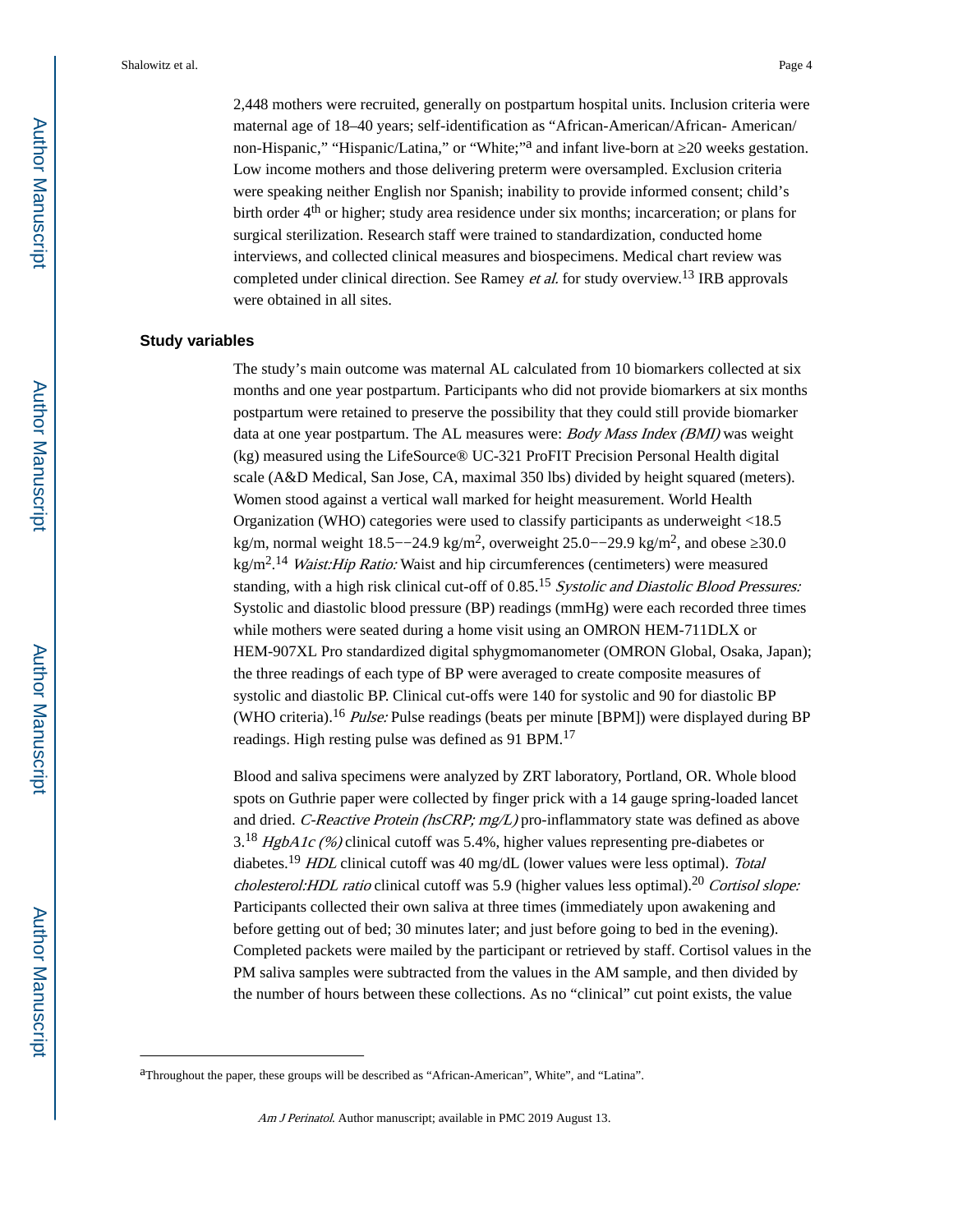corresponding to the top (flattest) quartile of cortisol slopes was used (−.01). Flatter slopes are associated with negative health outcomes and earlier mortality. $2<sup>1</sup>$ 

Calculation of AL scores<sup>22</sup> : AL was computed two ways for both six and twelve months and postpartum. The first "quartile" method assigned a score of "1" to each of the 10 component biomarker values in the top quartile. The second "clinical" method assigned a score of "1" to each component meeting or exceeding its clinical cutoff and 0 if below the cutoff. HDL was reverse-scored because higher values are advantageous. The ten component values were added for each method. Computed either way, AL ranged from 0–10 (10 being worst). When at least seven of 10 biomarkers were available for a participant, their sum was scaled to 10 by dividing the sum by the total number of non-missing biomarkers and multiplying by 10. Twenty-two percent of the sample at six months postpartum, and 23% at one year postpartum, had fewer than seven biomarkers available and were dropped. Insufficient biomarker data were largely due to field conditions and assay requirements.

We collected data on several demographic variables during home interviews: *Maternal Age*; Education (4 categories:  $\langle$ high school graduate; high school graduate; some college; college graduate or more), Marital Status (three categories: married; not married but in a relationship; not married or in a relationship), *Race-Ethnicity* (three categories: African-American; Latina; White), and *Poverty Status* (three categories: poor=household income below the federal poverty level, (FPL); near poor=household income between 100% and 200% of the FPL; not poor=at least 200% of the FPL).

We used medical record data abstracted via chart review to construct several pregnancyrelated and infant health and feeding variables (all coded "yes" or "no"): History of Prior Pregnancy; diagnosed Gestational Diabetes; diagnosed Pre-eclampsia; Pre-Term Birth (<37 weeks gestation); Low Birthweight (<2500 grams); and Very Low Birthweight (<1500 grams);"Ever breastfed during this pregnancy " and "Breastfeeding at six months ".

#### **Analyses**

Data analyses were carried out using one-way analysis of variance (ANOVA) with follow up t-tests for continuous variables, and Chi-Square tests for categorical variables. Individual AL components and the composite AL measures were calculated separately by race- ethnic group, by poverty status, and by breastfeeding, gestational diabetes, preeclampsia, preterm birth, delivery of a low birth weight infant, and parity. To test differences in AL values among the subgroups, we used one-way ANOVA with follow up  $t$ -tests for normally distributed biomarkers and one-way non-parametric ANOVA with follow up Wilcoxon ranksum tests for biomarkers with skewed distributions (HS-CRP, HgbA1C and HDL cholesterol).

We first analyzed the total available sample for each time point, and then, included only participants with available data at both time points. Since we found the two approaches were similar, we only report the results for the first set, explaining the changes in available number of participants for different variables. We report statistically significant differences at  $p<0.05$ . We used a Bonferroni correction factor for multiple comparisons. Since there were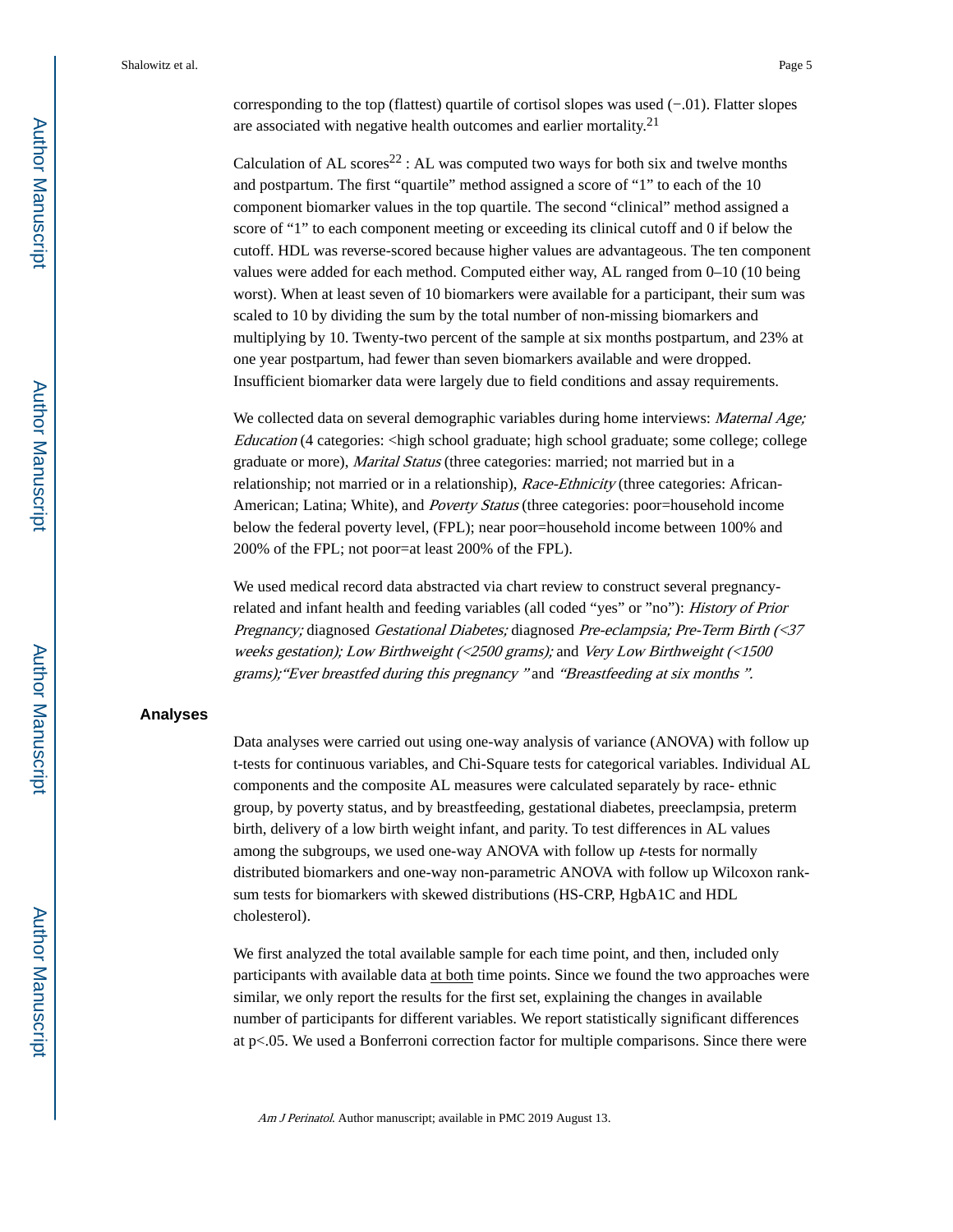significant site- differences with regard to poverty and race-ethnicity composition, so we are not reporting site- specific data.

## **RESULTS**

## **Descriptive statistics:\_**

Table 1 describes baseline maternal demographic and infant feeding variables. White women were significantly older, most likely to have completed college and be married. Latinas were significantly most likely to have had a prior pregnancy and initiate breastfeeding, although Whites were most likely to continue to breastfeed through six months postpartum. African-American women were significantly most likely to be poor, have diagnosed preeclampsia, and deliver a low birth weight infant. Mothers who were not poor were significantly older, and most likely to have completed college be married, initiate breastfeeding, and continue breastfeeding through six months postpartum.

#### **AL component values:**

Table 2 shows values on each of the individual AL component biomarkers, split by raceethnicity and by poverty status, with significant differences at six and twelve months and postpartum, summarized in the final two columns. Median BMI was "overweight" for all race-ethnic and poverty status categories, and approached "obese" among the poor. Almost half of the African-Americans were obese. Median resting pulse was also significantly elevated among the poor and near poor compared to mothers who were not poor.

Individual AL biomarkers showed the same pattern of race-ethnic group differences, and this pattern was stable from six to twelve months postpartum: African-Americans had significantly worse health outcomes than both Whites and Latinas, who did not differ, including higher BMI, higher systolic and diastolic BP, higher resting pulse rate, higher HgbAlc and a flatter cortisol slope Similarly, among the three groups, African-Americans had significantly worse diastolic BP readings both at six and twelve months postpartum. Although the mean diastolic BP at six months postpartum was significantly higher in Whites than in Latinas, by one year postpartum, this discrepancy was no longer significant.

Race-ethnic group differences on the remaining biomarkers were largely consistent with overall patterns, with slight departures. Notably, for cholesterol and HS-CRP, differences were not evident at six months postpartum, but emerged by twelve months. (Table 2)

As shown in Table 2, at six months postpartum, poor and near-poor mothers, who did not differ from each other, had significantly higher BMIs, waist:hip ratios, and mean resting pulse rates as well as significantly lower HDL cholesterol than did non-poor mothers At twelve months postpartum, these disparities by poverty remained significant. Moreover, several new poverty disparities emerged for AL components that had not been significant at six months postpartum: poor mothers now demonstrated significantly higher diastolic BP than did near poor mothers poor and near poor mothers had significantly worse values for HS-CRP and Hgb-A1C than did mothers who were not poor and mothers who were poor had significantly flatter cortisol slopes than mothers who were near-poor or not poor.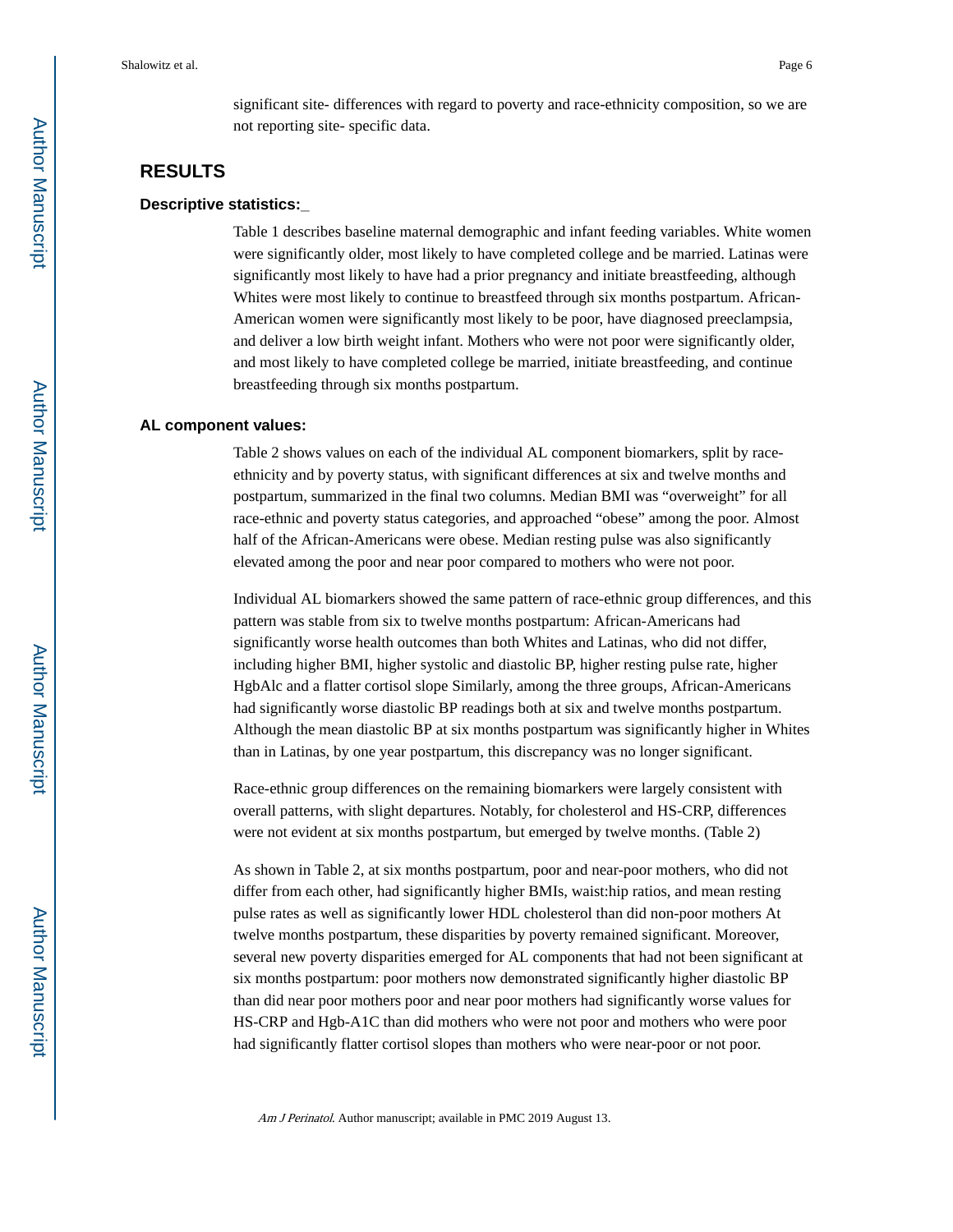#### **Composite AL measures:**

Table 3 Panel A presents means for the two composite measures of AL (i.e., top quartile AL score and clinical AL score) at each time point, separately by race-ethnicity. African-Americans had higher AL scores than Latinas, who in turn had higher scores than Whites, and this pattern of race-ethnicity differences was stable from six to twelve months postpartum.

Table 3 also contains mean AL by race-ethnicity for subgroups of mothers as a function their breastfeeding status, pregnancy morbidities, and parity. Breastfeeding was protective overall, but the magnitude of the protective effect varied as a function of likelihood of breastfeeding initiation and breastfeeding duration, such that Whites derived the largest benefits, Latinas derived smaller benefits, and African-Americans deriving little if any benefit. Gestational diabetes and preeclampsia were both associated with AL decrements across race- ethnicity groups, though the magnitude of the decrement was much larger for African-Americans and Latinas than for Whites, and these patterns were consistent at six and twelve months postpartum. In general, delivering a low (vs. normal) birth weight infant was associated with worse AL scores at both time points, but again this relationships was stronger among African- Americans and Latinas than in Whites. Neither preterm birth nor parity were significantly related to AL scores

Results by poverty status in panel B of Table 3 indicate that whereas poor and near-poor mothers did not differ from each other in AL, both groups had significantly higher AL scores than non-poor mothers, and this was true at both six and twelve months postpartum.

## **DISCUSSION**

We describe postpartum cardiovascular and metabolic risks in a geographically, raceethnically and socio-economically diverse US cohort. Overall, adverse postpartum cardiometabolic risk profiles show race-ethnic and socio-economic gradients: African-American women worse than Latina, who were worse than White, and poor women worse compare to near-poor and not poor. We also found the higher risk were retained or magnified for groups with a pregnancy morbidity. Among the AL component measures, being White and "not-poor" generally reflected better health throughout the first postpartum year. The protective effects of breastfeeding were evident but varied by race-ethnicity in parallel with difference among those groups in breastfeeding initiation and duration. Generally, the groups with high risk AL profiles retained that standing from six months to one year postpartum. The AL profiles were similar between the nulliparous as well as multiparous women.

To our knowledge this is the first longitudinal AL study among a large group of women during the postpartum period. Compared to the women in the  $15<sup>th</sup>$  wave of the CARDIA study, $23$  our mean pulse, HDL and hsCRP were higher and cortisol slopes flatter. By enrolling a non- clinical sample and testing the effects of the major pregnancy morbidities and of lactation as they occurred, we show clear evidence of SES and race-ethnic disparities in sub-clinical and early clinical physiological factors among young women who, without intervention, may be at risk for future disease.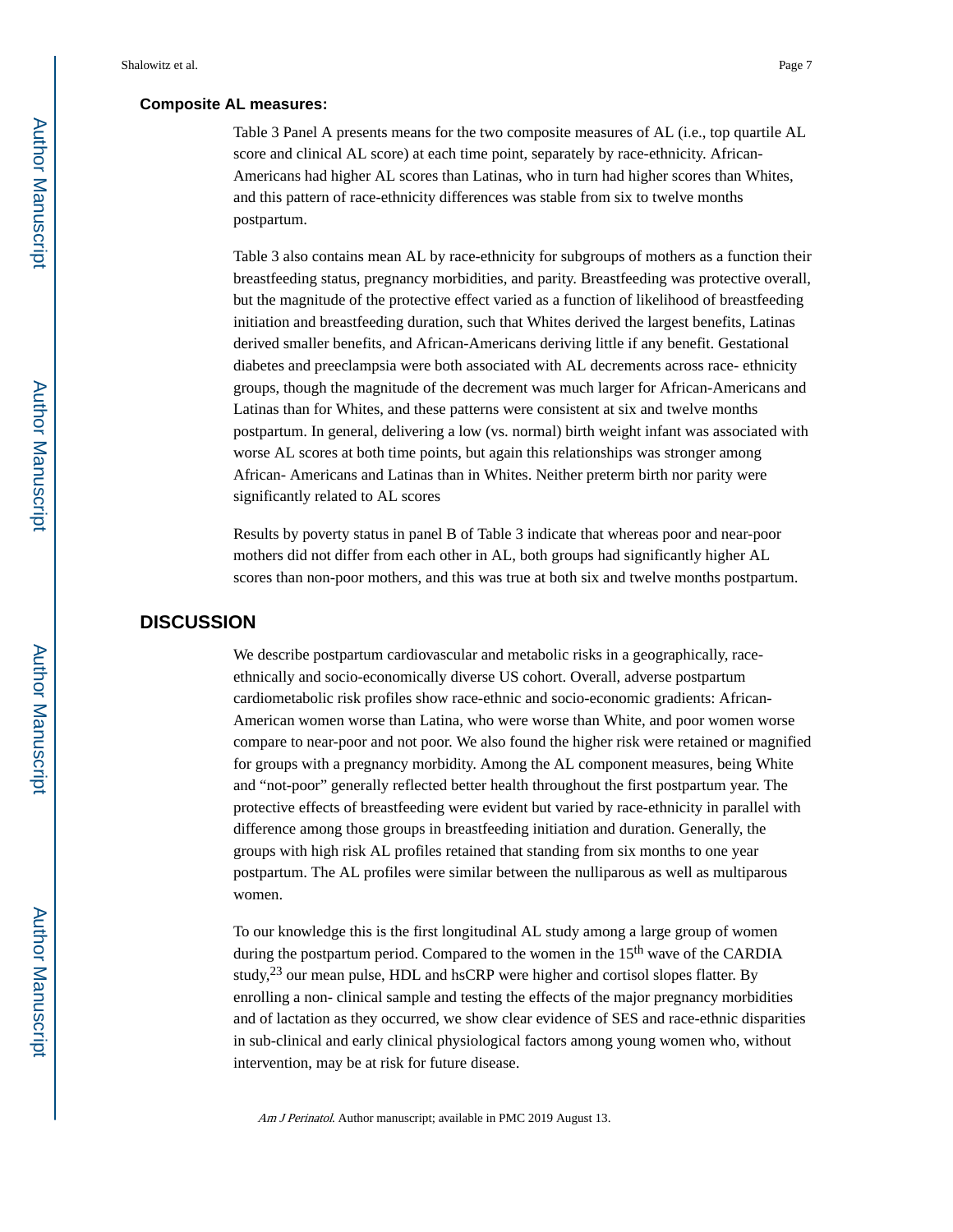Shalowitz et al. Page 8

Breastfeeding was protective at twelve months postpartum, though primarily for Whites and to a lesser extent Latinas. This could reflect a direct benefit from longer durations of breastfeeding compounded by better a socioeconomic status of those women who can afford to breastfeed for longer periods. Thus, this observed benefit may be cumulative. In CARDIA, breastfeeding for at least three months attenuated adverse pregnancy-associated metabolic changes in the first year postpartum (HDL and fasting insulin).<sup>24</sup> The lifetime duration of lactation across all pregnancies (up to four, cumulative duration 1.2 years) was inversely associated with the likelihood of metabolic syndrome at midlife.25 Frei et. al,'s analysis of NHANES data suggests a cross-sectional relationship between low vitamin D levels and higher biological risk, including AL.26 Our own data suggest that adding vitamin D sufficiency to the AL index increases the strength of prediction for adverse perinatal outcomes.27 In general, women who breastfeed are more likely to be supplementing their vitamin D intake (although supplementation also varies by SES), another possible contributor to breastfeeding's protective effect. These findings support and extend the evidence on the protective role of breastfeeding in maternal health.

Cardiovascular and metabolic risk gradients by race-ethnicity and by poverty status varied directly with the high rates of overweight and obesity overall, and especially among African-Americans and Latinas. Substantial research supports these findings. More than one half of pregnant women are overweight or obese prior to pregnancy.28 Similarly in our sample, the median BMI at one year postpartum was in the obese range for African-Americans and overweight for Latinas and Whites. Compared with weight gain at other times, postpartum weight retention is associated with long-term weight gain and increased risk for becoming or remaining overweight.<sup>29</sup> Excess postpartum weight retention tends to be preferentially deposited centrally, as visceral fat, and is associated with declines in  $HDL<sup>30</sup>$  and production of pro- inflammatory cytokines. Obesity-related inflammatory changes may predispose a woman who becomes pregnant to adverse outcomes, including pre-eclampsia, diabetes and preterm delivery, as well as newborn complications.<sup>31</sup> Thus, consistent with the wear-andtear hypothesis, postpartum weight retention contributes to obesity and a pro-inflammatory state, which may raise life course chronic disease risk.

Women with gestational diabetes or hypertension during pregnancy are at a higher risk of developing cardiovascular and metabolic diseases as they age.<sup>32</sup> A few women in our sample were already in treatment for diabetes or hypertension. We would expect treatment to lower AL scores and potentially reduce our observed disparities.

A history of pregnancy morbidity was generally associated with higher AL that was stable or worsened, suggesting their next fetus might be exposed to greater maternal cardiovascular and metabolic dysregulation. Early maternal cardiovascular disease and preterm birth may be related. Recent evidence shows that both maternal and fetal vascular resistances are higher in pregnancies that result in preterm delivery,  $33$  and that the fetus may be genetically programmed by exposure to this dysregulation, a potential contributor to life course risk of cardiovascular disease. <sup>34</sup>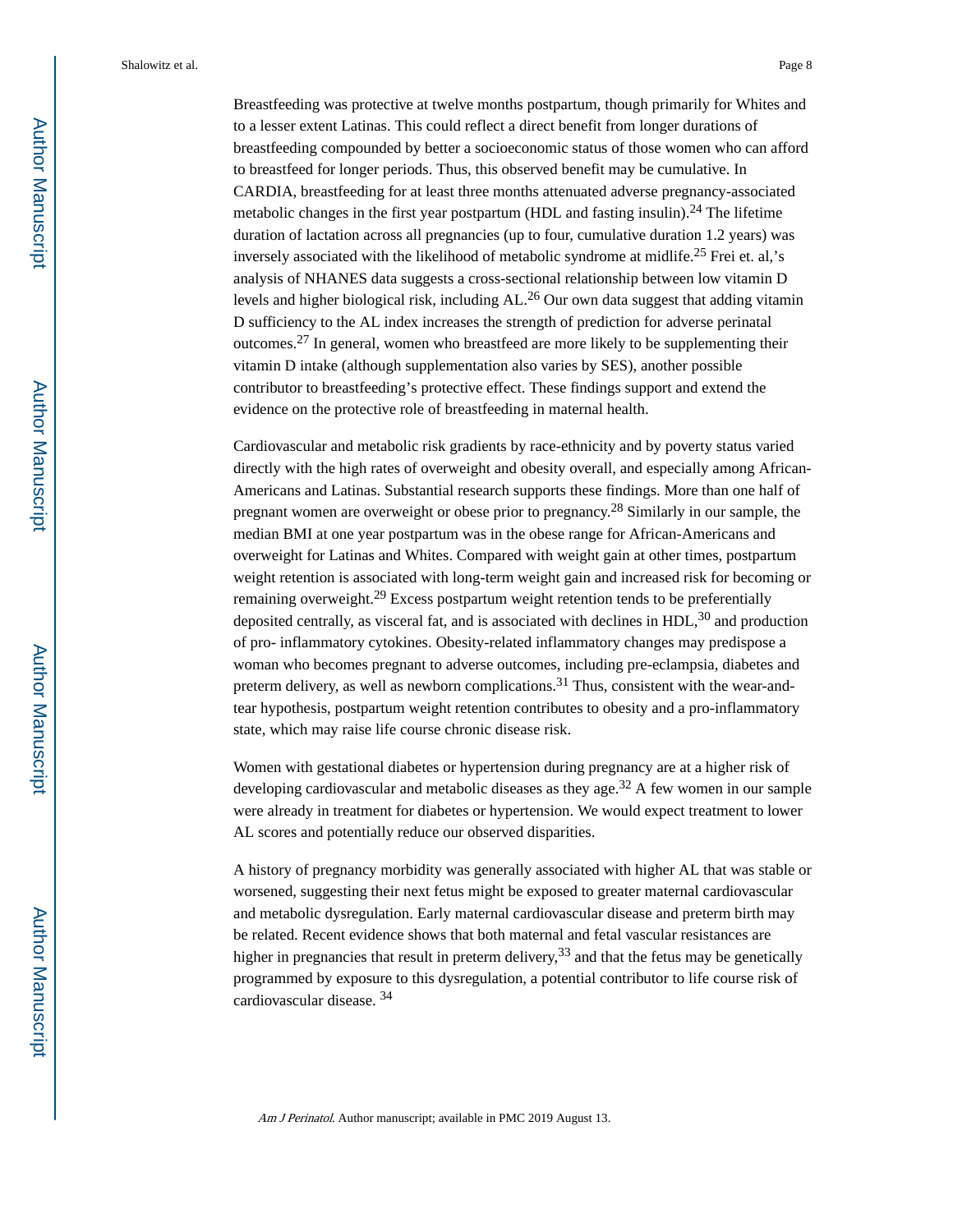Shalowitz et al. Page 9

We compared the effects of prior pregnancies and found that despite pregnancy morbidities, parity was did not influence AL. This issue has not been adequately addressed in other studies.

Our findings are partly consistent with Gunderson et al's<sup>31</sup> prospective longitudinal study of lipid changes in African-Americans and Whites enrolled in CARDIA, as a function of parity. Whites had improvements in total cholesterol and LDL with later pregnancies but African-Americans did not. As opposed to our study, the CARDIA study did not include poverty status in their models and there were no Hispanic women.

Some of our study limitations include a lack of information about adverse health issues in women prior to current postpartum period. This limitation can be addressed through future studies of preconception influences on later maternal and child outcomes. We did not evaluate the relationship of obesity or central adiposity to cardiovascular and metabolic risk because these are part of the AL index, the outcome in our study design. However, we have shown the prevalence of significant postpartum weight retention in our sample, especially among African-Americans.35 Although our cohort of postpartum women represented diverse socioeconomic and race/ethnic groups, this sample is not nationally representative; thus caution is needed in developing national priorities to improving health of pregnant and postpartum women. We have also not reported the effects of nativity and acculturation among the Latina women in this study. This complex topic needs to be studied in future research.

How persistent postpartum elevation of maternal AL could influence the next prenatal environment, affecting both generations simultaneously needs to be studied. Such knowledge could lead to interventions which can efficiently and effectively serve the double purpose of mitigating chronic disease risk for the mother and her future children. CCHN benefitted from community partnership processes and resources, as should future public policy initiatives and intervention design.

## **Acknowledgements**

This paper is designated a Core Paper of the Child Community Health Network (CCHN), because it reflects major ideas and work considered central to our network. Accordingly, the last designated author is the network itself preceded by the names of those on the writing team who directly prepared this paper listed in the order the team judged best reflects their relative contributions. The CCHN is supported through cooperative agreements with the Eunice Kennedy Shriver National Institute of Child Health and Human Development (U HD44207, U HD44219, U HD44226, U HD44245, U HD44253, U HD54791, U HD54019, U HD44226–05S1, U HD44245–06S1, R03 HD59584) and the National Institute for Nursing Research (U NR008929). Members of each site are listed below.

## **REFERENCES**

- 1. Marshall NE, Spong CY. Obesity, pregnancy complications, and birth outcomes. Semin Reprod Med. 2012 12;30(6):465–71. doi: 10.1055/s-0032-1328874. Epub 2012 Oct 16. [PubMed: 23074004]
- 2. Lassi ZS, Imam AM, Dean SV, Bhutta ZA. Preconception care: screening and management of chronic disease and promoting psychological health Reprod Health. 2014 9 26; 11 Suppl 3:S5. doi: 10.1186/1742-4755-11-S3-S5. Epub 2014 Sep 26 [PubMed: 25415675]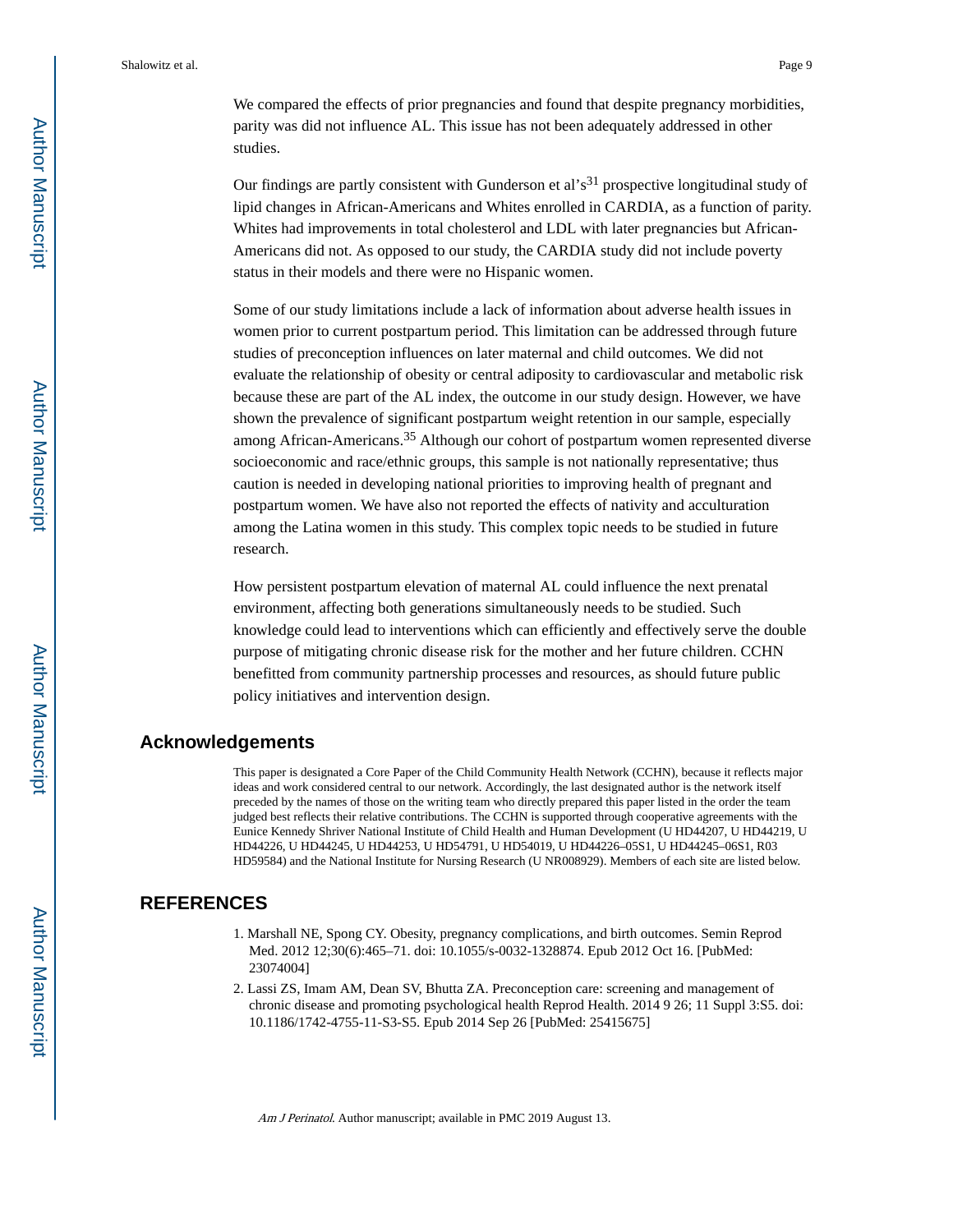- 3. Denney JM, Nelson EL, Wadhwa PD, Waters TP, Mathew L, Chung EK, Goldenberg RL, Culhane JF. Longitudinal modulation of immune system cytokine profile during pregnancy. Cytokine 2011:53:170–177. [PubMed: 21123081]
- 4. Sanghavi M, Rutherford JD. Cardiovascular physiology of pregnancy. Circulation. 2014 9 16; 130(12): 1003–8. [PubMed: 25223771]
- 5. Melchiorre K, Sharma R, Khalil A, Thilaganathan B. Maternal Cardiovascular Function in Normal Pregnancy Evidence of Maladaptation to Chronic Volume Overload. Hypertension. 2016;67:754– 762. DOI: 10.1161/HYPERTENSIONAHA.115.06667 [PubMed: 26962206]
- 6. Melchiorre K, Sutherland G, Liberati M, Thilaganathan B. Preeclampsia Is Associated With Persistent Postpartum Cardiovascular Impairment. Hypertension. 2011;58:709–715 [PubMed: 21844489]
- 7. Qiu C, Sorensen TK, Luthy DA and Williams MA. A prospective study of maternal serum Creactive protein (CRP) concentrations and risk of gestational diabetes. Paediatric and Perinatal Epidemiology 2004;18:377–384. [PubMed: 15367325]
- 8. Heitritter SM, Solomon CG, Mitchell GF, Skali-Ounis M and Seely EW. Subclinical Inflammation and Vascular Dysfunction in Women with Previous Gestational Diabetes Mellitus. Jour Clin Endocrinol & Metab 2005;90:3983–3988 [PubMed: 15840749]
- 9. Appiah D, Schreiner PJ, Gunderson EP, Konety SH, Jacobs DR, Nwabuo CC, Ebong IA, Whitham HK, Goff DC, Lima JA, Ku IA. Association of gestational diabetes mellitus with left ventricular structure and function: The CARDIA study. Diabetes care. 2016 3 1;39(3):400–7. [PubMed: 26740637]
- 10. McEwen BS, Seeman T. Protective and Damaging Effects of Mediators of Stress: Elaborating and Testing the Concepts of Allostasis and Allostatic Load. Ann NY Acad Sci 1999; 896: 30–47. doi: 10.1111/j.1749-6632.1999.tb08103. PMID: 10681886 [PubMed: 10681886]
- 11. Gruenewald TL, Karlamanga AL, Hu P et al. History of socioeconomic disadvantage and allostatic load in later life. Soc Sci Med 2012; 74 (1):75–83, 1. PMID:22115943 [PubMed: 22115943]
- 12. Howard JT, Sparks PJ. The Effects of Allostatic Load on Racial/Ethnic Mortality Differences in the United States. Population Research and Policy Review. 2016 8 1;35(4):421–43.
- 13. Ramey SL, Schafer P, DeClerque JL et al., for the *Eunice Kennedy Shriver* NICHD Community Community Child Health Network. The preconception stress and resiliency pathways model: a multi-level framework on maternal, paternal, and child health disparities derived by communitybased participatory research. Maternal and child health journal 2014: 1–13. PMID: 25070734 [PubMed: 23483413]
- 14. [https://www.nhlbi.nih.gov/health/educational/lose\\_wt/risk.htm,](https://www.nhlbi.nih.gov/health/educational/lose_wt/risk.htm) accessed 7-12-18
- 15. Waist Circumference and Waist-Hip Ratio: Report of a WHO Expert Consultation (2008) [http://](http://apps.who.int/iris/bitstream/10665/44583/1/9789241501491_eng.pdf) [apps.who.int/iris/bitstream/10665/44583/1/9789241501491\\_eng.pdf,](http://apps.who.int/iris/bitstream/10665/44583/1/9789241501491_eng.pdf) accessed 9-25-2014
- 16. [http://apps.who.int/gho/indicatorregistry/App\\_Main/view\\_indicator.aspx?iid=3155](http://apps.who.int/gho/indicatorregistry/App_Main/view_indicator.aspx?iid=3155), accessed 7-12-18
- 17. Cooney MT, Vartiainen E, Laakitainen T, Juolevi A, Dudina A, Graham IM. Elevated resting heart rate is an independent risk factor for cardiovascular disease in healthy men and women.Am Heart J 2010;159:612–619.e3. PMID: 20362720 [PubMed: 20362720]
- 18. Rifai N, Smith SC, Tauber Ket al. Markers of Inflammation and Cardiovascular Disease: Application to Clinical and Public Health Practice: A Statement for Healthcare Professionals From the Centers for Disease Control and Prevention and the American Heart Association. Circulation. 2003;107:499–511. PMID: 12551878 [PubMed: 12551878]
- 19. American Diabetes Association. Standards of medical care in diabetes—2012. Diabetes Care. 2012; 35(Supp 1):S12, table 2. PMID: 22187469
- 20. Arsenault BJ, Rana JS, Stroes ES, Després J-P et al. Beyond Low-Density Lipoprotein Cholesterol Respective Contributions of Non-High-Density Lipoprotein Cholesterol Levels, Triglycerides, and the Total Cholesterol/High-Density Lipoprotein Cholesterol Ratio to Coronary Heart Disease Risk in Apparently Healthy Men and Women. Am Coll Cardiol 2010;55:35–41.PMID: 20117361
- 21. Kumari M, Shipley M, Stafford M, Kivimaki M. Association of diurnal patterns in salivary cortisol with all-cause and cardiovascular mortality: findings from the Whitehall II study. Journal of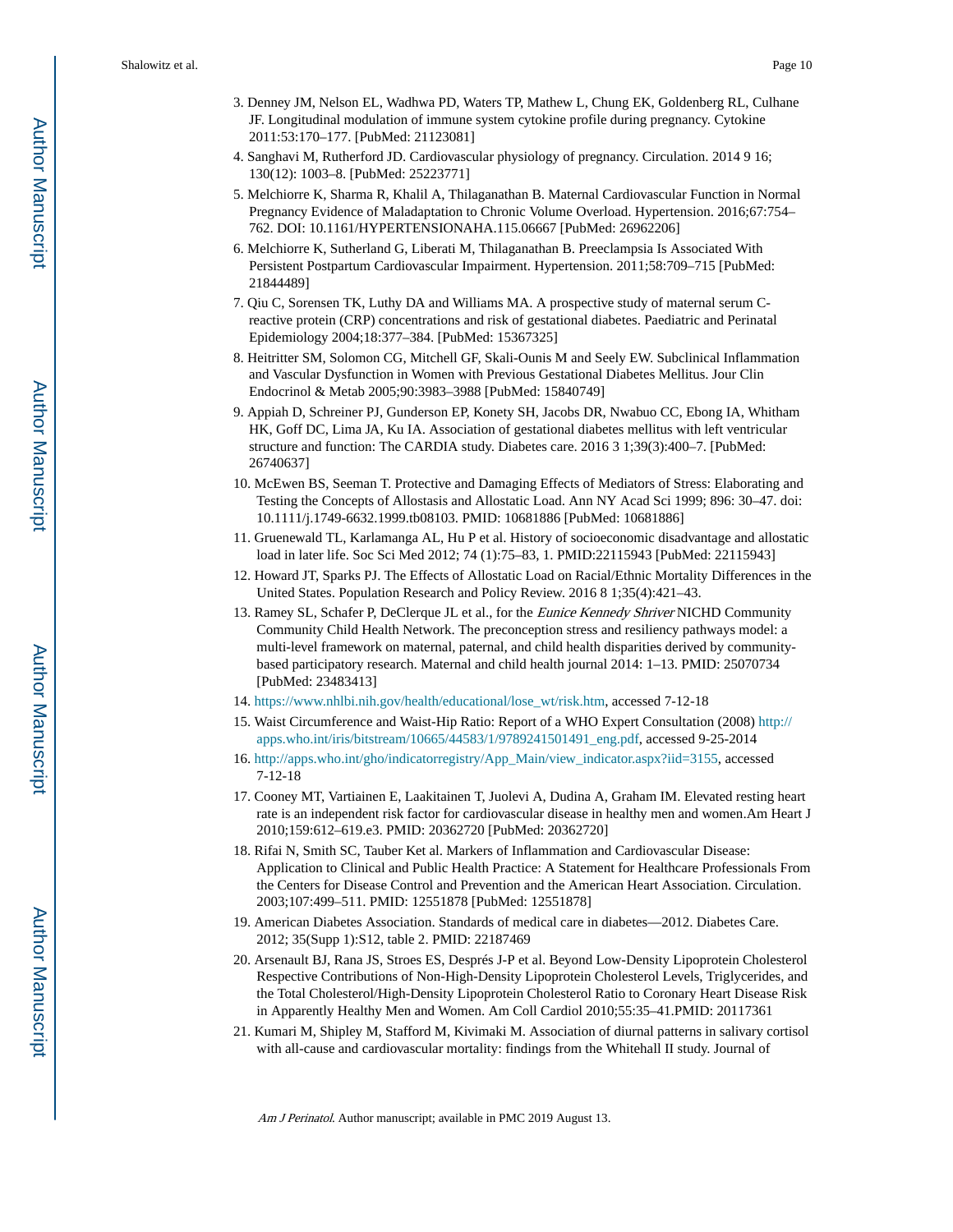Clinical Endocrinology & Metabolism 2011; 96(5):1478–1485. PMID: 21346074 [PubMed: 21346074]

- 22. Seeman T, Epel E, Gruenewald T, Karlamangla A, McEwen B. The Biology of Disadvantage Socio-economic differentials in peripheral biology: Cumulative allostatic load. Ann N Y Acad Sci. 2010 2;1186:223–39. doi: 10.1111/j.1749-6632.2009.05341.x. [PubMed: 20201875]
- 23. Seeman T, Gruenwald, Karlamangla A et al. Modelling Multisystem Biological Risk in Young Adults: The Coronary Artery Risk Development in Young Adults Study. American Journal of Human Biology 2010; 22:463–72. PMID: 20039257 [PubMed: 20039257]
- 24. Gunderson EP, Lewis CL, Wei GS, Whitmer RA, Quesenberry CP, Sidney S.Lactation and Changes in Maternal Risk Factors. Obstet Gynecol 2007; 109(3):729–38. PMID: 17329527 [PubMed: 17329527]
- 25. Ram KT, Bobby P, Heilpern SM et al. Duration of Lactation is Associated with Lower Prevalence of Metabolic Syndrome in Midlife—SWAN, the Study of Women's Health Across the Nation. M J Obstet Gynecol 2008; 198(3):268.e1–268.e6. PMID: 18191796
- 26. Frei R, Haile SR, Mutsch M, Rohrmann S. Relationship of serum vitamin D concentrations and allostatic load as a measure of cumulative biological risk among the US population: a crosssectional study. PloS one. 2015 10 9;10(10):e0139217.
- 27. Accortt EE, Mirocha J, Schetter CD, Hobel CJ. Adverse Perinatal Outcomes and Postpartum Multi-Systemic Dysregulation: Adding Vitamin D Deficiency to the Allostatic Load Index. Maternal and child health journal. 2017 3 1;21(3):398–406. [PubMed: 28120286]
- 28. Deputy NP, Dub B, Sharma AJ. Prevalence and Trends in Prepregnancy Normal Weight 48 States, New York City, and District of Columbia, 2011–2015. MMWR Morb Mortal Wkly Rep 2018;66:1402–1407. DOI: 10.15585/mmwr.mm665152a3 [PubMed: 29300720]
- 29. Rosenberg L, Palmer JR, Wise LA, Horton NJ, Kumanyika SK, Adams-Campbell LL. A prospective study of the effect of childbearing on weight gain in African-American women. Obes Res 2003;11:1526–1535.11. PMID: 14694218 [PubMed: 14694218]
- 30. Gunderson EP, Sternfeld B, Wellons MF et al. Childbearing may increase visceral adipose tissue independent of overall increase in body fat. Obesity (Silver Spring) 2008;16:1078–1084. PMID: 18356843 [PubMed: 18356843]
- 31. Madanac JC, Davis JM, Craig WY et al. Maternal obesity and markers of inflammation in pregnancy. Cytokine 2009; 47:61–64. PMID: 19505831 [PubMed: 19505831]
- 32. Rich-Edwards JW, Fraser A, Lawlor DA, Catov JM. Pregnancy characteristics and women's future cardiovascular health: an underused opportunity to improve women's health? Epidemiol Rev. 2014;36:57–70. doi: 10.1093/epirev/mxt006. Epub 2013 Sep 11. [PubMed: 24025350]
- 33. Misra VK, Hobel CJ, Sing CF. Placental Blood Flow and the Risk of Preterm Delivery. Placenta 2009; 30(7):619–24. 7. PMCID 19464055 [PubMed: 19464055]
- 34. Dahly DL, Adair LS, Bollen KA. A structural equation model of the developmental origins of blood pressure. Int J Epidemiol. 2009;38(2):538–48, 4. doi: 10.1093/ije/dyn242. Epub 2008 Nov 27. PMID: 19039006 [PubMed: 19039006]
- 35. Endres L, Straub H, McKinney C et al. for the Eunice Kennedy Shriver NICHD Community Child Health Network. Post-partum Weight Retention Risk Factors and Relationship to Obesity at One Year. Obstetrics and Gynecology 2015; 125(1): 144–52. PMID: 25560116 [PubMed: 25560116]

Author Manuscript

Author Manuscript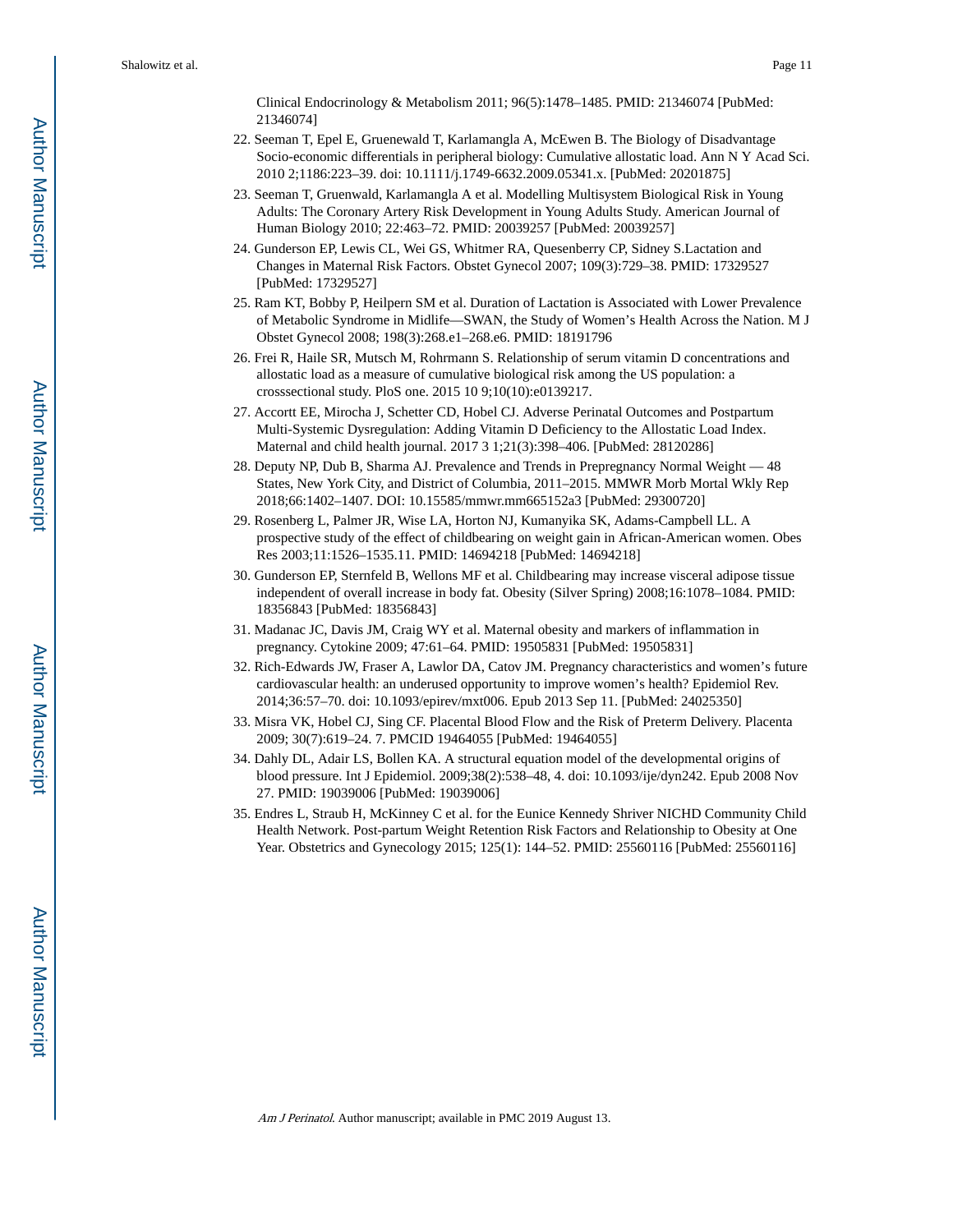## **Table 1.**

## Characteristics of CCHN Sample Mothers by Race/Ethnicity and Poverty Status

|                                               | African<br><b>Americans</b><br>$(n=1,029)$ | <b>Whites</b><br>$(n=429)$ | Latinas<br>$(n=450)$ | <b>P-values</b><br>Differences by<br>race/ethnicity | Poor<br>$(n=816)$ | <b>Near Poor</b><br>$(n=529)$ | Not Poor<br>$(n=563)$ | <b>P-values</b><br><b>Differences</b><br>by poverty |
|-----------------------------------------------|--------------------------------------------|----------------------------|----------------------|-----------------------------------------------------|-------------------|-------------------------------|-----------------------|-----------------------------------------------------|
| <b>Baseline Demographics</b>                  |                                            |                            |                      |                                                     |                   |                               |                       |                                                     |
| Age (mean $\pm$ SD)                           | $24.3 \pm 5.0$                             | $29.7 \pm 6.0$             | $25.8 \pm 5.2$       | < 0.001                                             | 23.7<br>± 4.3     | $24.9 \pm 5.1$                | $29.9 \pm 5.9$        | < 0.001                                             |
| Poverty status (%)                            |                                            |                            |                      |                                                     |                   |                               |                       |                                                     |
| poor                                          | 53.5                                       | 19.8                       | 40.0                 | < 0.001                                             | N/A               | N/A                           | N/A                   | N/A                                                 |
| near poor                                     | 25.1                                       | 17.0                       | 44.0                 |                                                     | N/A               | N/A                           | N/A                   |                                                     |
| not poor                                      | 21.4                                       | 63.2                       | 16.0                 |                                                     | N/A               | N/A                           | N/A                   |                                                     |
| Education (%)                                 |                                            |                            |                      |                                                     |                   |                               |                       |                                                     |
| $<$ High school<br>graduate                   | 15.8                                       | 5.4                        | 35.1                 | < 0.001                                             | 26.5              | 20.8                          | 3.2                   | < 0.001                                             |
| High school graduate                          | 49.7                                       | 24.5                       | 44.4                 |                                                     | 52.6              | 50.1                          | 21.7                  |                                                     |
| Some college                                  | 26.0                                       | 23.1                       | 12.4                 |                                                     | 16.7              | 23.3                          | 29.0                  |                                                     |
| College graduate or<br>more                   | 6.4                                        | 44.1                       | 5.1                  |                                                     | 1.6               | 4.5                           | 42.8                  |                                                     |
| Other, No.<br>information                     | 2.1                                        | 3.0                        | 2.9                  |                                                     | 2.7               | 1.3                           | 3.4                   |                                                     |
| Marital status (%)                            |                                            |                            |                      |                                                     |                   |                               |                       |                                                     |
| Married                                       | 13.9                                       | 67.6                       | 40.5                 | < 0.001                                             | 15.3              | 25.9                          | 63.6                  | < 0.001                                             |
| Not married, in<br>relationship               | 56.9                                       | 25.7                       | 49.7                 |                                                     | 58.0              | 55.0                          | 27.0                  |                                                     |
| Not married, not in<br>relationship           | 29.2                                       | 6.7                        | 9.8                  |                                                     | 26.7              | 19.1                          | 9.4                   |                                                     |
| <b>Pregnancy-Related Factors (%)</b>          |                                            |                            |                      |                                                     |                   |                               |                       |                                                     |
| Any prior pregnancy                           | 50.6                                       | 52.2                       | 67.3                 | < 0.001                                             | 54.3              | 57.1                          | 53.8                  | 0.494                                               |
| <b>Gestational diabetes</b>                   | 4.6                                        | 5.0                        | 6.5                  | 0.313                                               | 4.5               | 5.4                           | 5.8                   | 0.540                                               |
| Pre-eclampsia                                 | 11.3                                       | 3.5                        | 4.2                  | < 0.001                                             | 8.9               | 8.0                           | 5.8                   | 0.126                                               |
| <b>Infant Health and Feeding (%)</b>          |                                            |                            |                      |                                                     |                   |                               |                       |                                                     |
| Preterm $(<$ 37 wks)                          | 12.1                                       | 11.7                       | 12.1                 | 0.971                                               | 11.6              | 10.1                          | 14.3                  | 0.101                                               |
| Low Birthweight<br>$(<2500 \text{ gms})$      | 12.4                                       | 8.0                        | 7.3                  | 0.007                                               | 10.6              | 9.3                           | 10.1                  | 0.778                                               |
| Very Low Birthweight<br>$(<1500 \text{ gms})$ | 2.3                                        | 0.9                        | 1.9                  | 0.297                                               | 1.6               | 1.6                           | 2.7                   | 0.349                                               |
| Ever breastfed baby                           | 59.5                                       | 79.8                       | 88.5                 | < 0.001                                             | 60.8              | 72.6                          | 84.2                  | < 0.001                                             |
| Breastfeeding at 6 mo                         | 51.2                                       | 73.1                       | 63.9                 | < 0.001                                             | 49.7              | 59.0                          | 73.5                  | < 0.001                                             |

Author Manuscript

**Author Manuscript**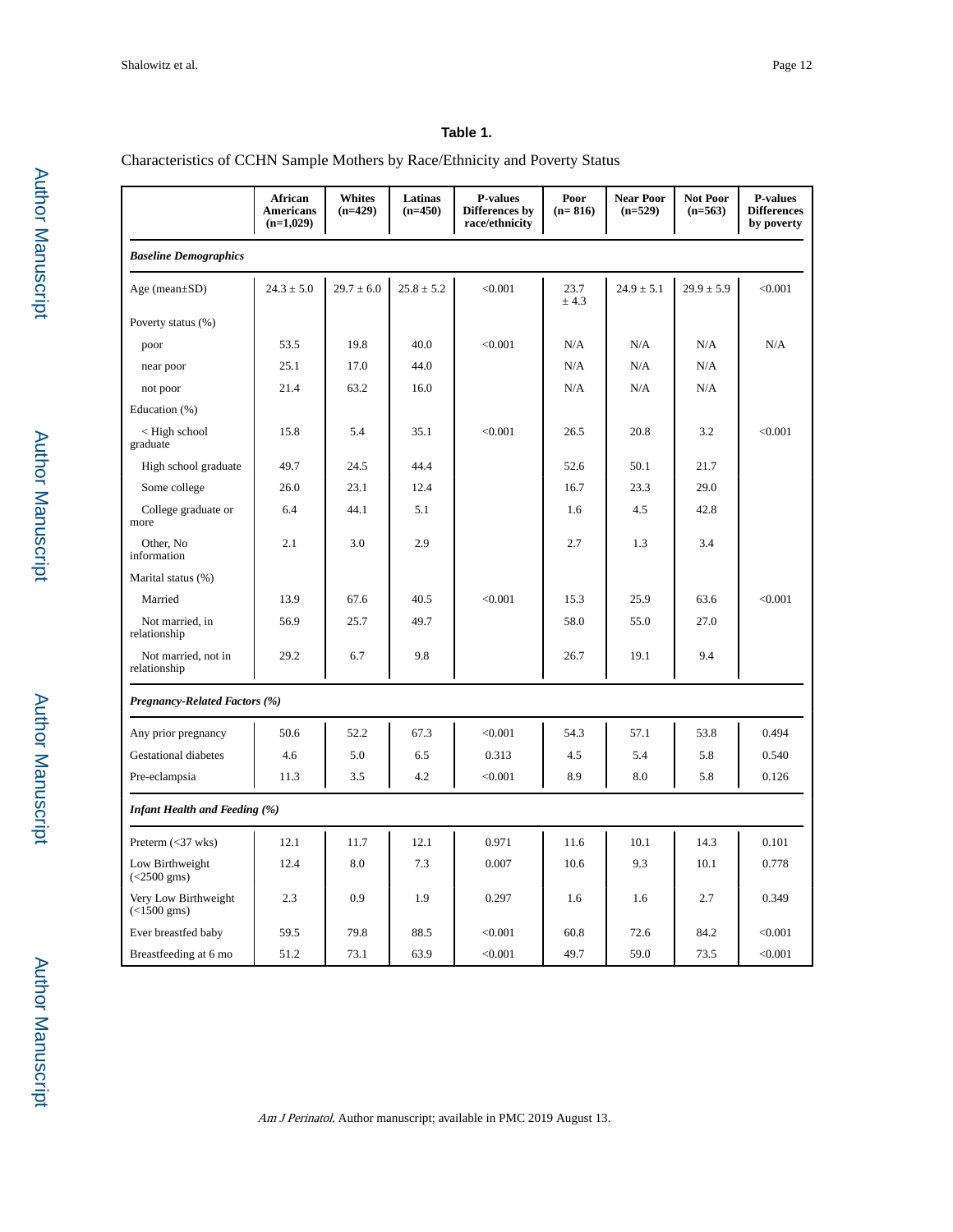## **Table 2.**

Biomarkers by Race/Ethinicity and Poverty Status, Time 2 and 3, Median (Mean±SD)

| A. RACE/<br><b>ETHNICITY</b>       | <b>African Americans</b><br>$(n=1,029)^*$ |                                         |                                          | Whites<br>$(n=429)$                      |                                          | Latinas<br>$(n=450)$                     | $\label{eq:discretization} Signification \: Differences \begin{tabular}{l} \end{tabular} \end{tabular}$<br>(p<.05) |                |  |  |
|------------------------------------|-------------------------------------------|-----------------------------------------|------------------------------------------|------------------------------------------|------------------------------------------|------------------------------------------|--------------------------------------------------------------------------------------------------------------------|----------------|--|--|
|                                    | Time 2                                    | Time 3                                  | Time 2                                   | Time 3                                   | Time 2                                   | Time 3                                   | Time 2                                                                                                             | Time 3         |  |  |
| BMI                                | 29.5<br>$(30.9 \pm 8.4)$                  | 30.0<br>$(30.9 \pm 8.8)$                | 26.0<br>$(28.1 \pm 7.1)$                 | 25.7<br>$(27.6 \pm 7.3)$                 | 28.0<br>$(28.8 \pm 6.0)$                 | 27.7<br>$(28.6 \pm 6.3)$                 | AA>W,L                                                                                                             | AA > W.L       |  |  |
| Waist-hip ratio                    | 0.86<br>$(0.86 \pm 0.09)$                 | 0.85<br>$(0.86 \pm 0.09)$               | 0.86<br>$(0.86 \pm 0.07)$                | 0.86<br>$(0.86 \pm 0.08)$                | 0.89<br>$(0.89 \pm 0.07)$                | 0.90<br>$(0.89 \pm 0.07)$                | $L > A A$ , W                                                                                                      | $L > A A$ , W  |  |  |
| Systolic BP                        | 113.0<br>$(113.3 \pm 12.0)$               | 111.7<br>$(112.7 \pm 12.5)$             | 108.7<br>$(109.2 \pm 11.5)$              | 109.3<br>$(109.3 \pm 10.7)$              | 106.3<br>$(107.4 \pm 10.4)$              | 108.7<br>$(109.5 \pm 10.9)$              | AA>W,L                                                                                                             | AA > W,L       |  |  |
| Diastolic BP                       | 74.7<br>$(75.7 \pm 10.4)$                 | 75.0<br>$(75.1 \pm 10.3)$               | 72.0<br>$(72.7 \pm 9.0)$                 | 71.7<br>$(72.1 \pm 9.2)$                 | 69.7<br>$(70.1 \pm 8.3)$                 | 69.0<br>$(70.3 \pm 9.0)$                 | AA>W>L                                                                                                             | AA > W,L       |  |  |
| Pulse                              | 78.0<br>$(78.5 \pm 10.3)$                 | 78.7<br>$(78.5 \pm 10.0)$               | 74.3<br>$(74.2 \pm 10.9)$                | 74.7<br>$(75.0 \pm 11.1)$                | 73.8<br>$(74.6 \pm 9.8)$                 | 74.7<br>$(75.5 \pm 9.3)$                 | AA>W,L                                                                                                             | AA > W.L       |  |  |
| <b>HS-CRP</b>                      | 2.8<br>$(4.2 \pm 3.9)$                    | 2.8<br>$(4.3 \pm 4.3)$                  | 2.3<br>$(3.7 \pm 3.6)$                   | 2.1<br>$(3.8 \pm 4.2)$                   | 2.7<br>$(4.0 \pm 3.5)$                   | 2.8<br>$(4.4 \pm 4.3)$                   |                                                                                                                    | L > W          |  |  |
| Hemoglobin<br>Ale                  | 5.3<br>$(5.4 \pm 0.9)$                    | 5.3<br>$(5.5 \pm 1.1)$                  | 5.0<br>$(5.1 \pm 0.5)$                   | 5.1<br>$(5.1 \pm 0.7)$                   | 5.4<br>$(5.4 \pm 0.6)$                   | 5.4<br>$(5.4 \pm 0.7)$                   | AA, L>W                                                                                                            | AA, L>W        |  |  |
| HDLcholesterol                     | 40.0<br>$(42.5 \pm 14.6)$                 | 41.0<br>$(43.3 \pm 14.4)$               | 43.0<br>$(45.3 \pm 15.9)$                | 42.0<br>$(43.6 \pm 14.3)$                | 38.0<br>$(40.6 \pm 13.9)$                | 37.0<br>$(40.1 \pm 13.6)$                | W>A A, L                                                                                                           | AA, W>L        |  |  |
| Total-HDLratio                     | 4.2<br>$(4.4 \pm 1.7)$                    | 3.9<br>$(4.1 \pm 1.5)$                  | 4.3<br>$(4.4 \pm 1.6)$                   | 3.9<br>$(4.2 \pm 1.5)$                   | 4.3<br>$(4.6 \pm 1.5)$                   | 4.2<br>$(4.5 \pm 1.7)$                   |                                                                                                                    | $L > A A$ , W  |  |  |
| Cortisol slope                     | $-0.02$<br>$(-0.02 \pm 0.03)$<br>$n=465$  | $-0.01$<br>$(0.02 \pm 0.02)$<br>$n=435$ | $-0.03$<br>$(-0.03 \pm 0.03)$<br>$n=262$ | $-0.03$<br>$(-0.03 \pm 0.02)$<br>$n=209$ | $-0.02$<br>$(-0.02 \pm 0.02)$<br>$n=206$ | $-0.03$<br>$(-0.03 \pm 0.02)$<br>$n=188$ | W,L>AA                                                                                                             | W,L>AA         |  |  |
|                                    | <b>Poor</b><br>$(n=816)$                  |                                         |                                          |                                          |                                          |                                          | Significant Differences $(p<.05)$                                                                                  |                |  |  |
| <b>B. POVERTY</b><br><b>STATUS</b> |                                           |                                         |                                          | <b>Near Poor</b><br>$(n=529)$            |                                          | <b>Not Poor</b><br>$(n=563)$             |                                                                                                                    |                |  |  |
|                                    | Time 2                                    | Time 3                                  | Time 2                                   | Time 3                                   | Time 2                                   | Time 3                                   | Time 2                                                                                                             | Time 3         |  |  |
| BMI                                | 29.0<br>$(30.5 \pm 8.2)$                  | 29.3<br>$(30.5 \pm 8.4)$                | 28.9<br>$(29.9 \pm 7.5)$                 | 28.6<br>$(29.7 \pm 7.9)$                 | 27.0<br>$(28.5 \pm 7.2)$                 | 26.0<br>$(28.2 \pm 7.4)$                 | Poor, Near>Not                                                                                                     | Poor, Near>Not |  |  |
| Waist-hip ratio                    | 0.88<br>$(0.88 \pm 0.09)$                 | 0.87<br>$(0.87 \pm 0.08)$               | 0.87<br>$(0.87 \pm 0.07)$                | 0.88<br>$(0.88 \pm .08)$                 | 0.86<br>$(0.86 \pm .08)$                 | 0.85<br>$(0.85 \pm .08)$                 | Poor, Near>Not                                                                                                     | Poor, Near>Not |  |  |
| Systolic BP                        | 111.7<br>$(111.3 \pm 11.6)$               | 110.7<br>$(111.2 \pm 12.2)$             | 110.0<br>$(111.0 \pm 12.2)$              | 110.3<br>$(111.2 \pm 12.0)$              | 109.8<br>$(110.4 \pm 11.6)$              | 110.7<br>$(111.1 \pm 11.4)$              |                                                                                                                    |                |  |  |
| Diastolic BP                       | 73.7<br>$(74.0 \pm 10.0)$                 | 73.7<br>$(73.9 \pm 10.1)$               | 71.7<br>$(73.3 \pm 10.3)$                | 71.0<br>$(72.3 \pm 10.0)$                | 73.0<br>$(73.5 \pm 9.3)$                 | 73.3<br>$(73.3 \pm 9.7)$                 |                                                                                                                    | Poor > Near    |  |  |
| Pulse                              | 78.0<br>$(78.2 \pm 10.3)$                 | 77.7<br>$(77.9 \pm 9.8)$                | 76.7<br>$(76.8 \pm 10.5)$                | 76.3<br>$(77.2 \pm 10.1)$                | 73.7<br>$(74.0 \pm 10.3)$                | 75.3<br>$(75.6 \pm 10.7)$                | Poor, Near>Not                                                                                                     | Poor > Not     |  |  |
| HS-CRP                             | 2.8<br>$(4.2 \pm 3.6)$                    | 2.9<br>$(4.5 \pm 4.3)$                  | 2.8<br>$(4.0 \pm 3.6)$                   | 2.9<br>$(4.5 \pm 4.7)$                   | 2.3<br>$(3.8 \pm 4.0)$                   | 2.1<br>$(3.6 \pm 3.7)$                   |                                                                                                                    | Poor, Near>Not |  |  |
| Hemoglobin<br>Ale                  | 5.3<br>$(5.3 \pm 0.7)$                    | 5.3<br>$(5.4 \pm 0.9)$                  | 5.3<br>$(5.4 \pm 0.7)$                   | 5.4<br>$(5.4 \pm 0.8)$                   | 5.2<br>$(5.3 \pm 0.8)$                   | 5.2<br>$(5.3 \pm 1.0)$                   |                                                                                                                    | Poor, Near>Not |  |  |
| HDLcholesterol                     | 40.0<br>$(41.4 \pm 14.1)$                 | 39.0<br>$(41.1 \pm 13.3)$               | 40.0<br>$(42.1 \pm 14.3)$                | 41.0<br>$(42.7 \pm 13.9)$                | 40.2<br>$(45.2 \pm 16.1)$                | 42.0<br>$(44.6 \pm 15.6)$                | Not>Poor,Near                                                                                                      | Not > Poor     |  |  |
| Total-HDLratio                     | 4.3<br>$(4.5 \pm 1.6)$                    | 4.0<br>$(4.4 \pm 1.6)$                  | 4.2<br>$(4.5 \pm 1.5)$                   | 3.9<br>$(4.1 \pm 1.5)$                   | 4.0<br>$(4.4 \pm 1.7)$                   | 3.9<br>$(4.2 \pm 1.6)$                   |                                                                                                                    |                |  |  |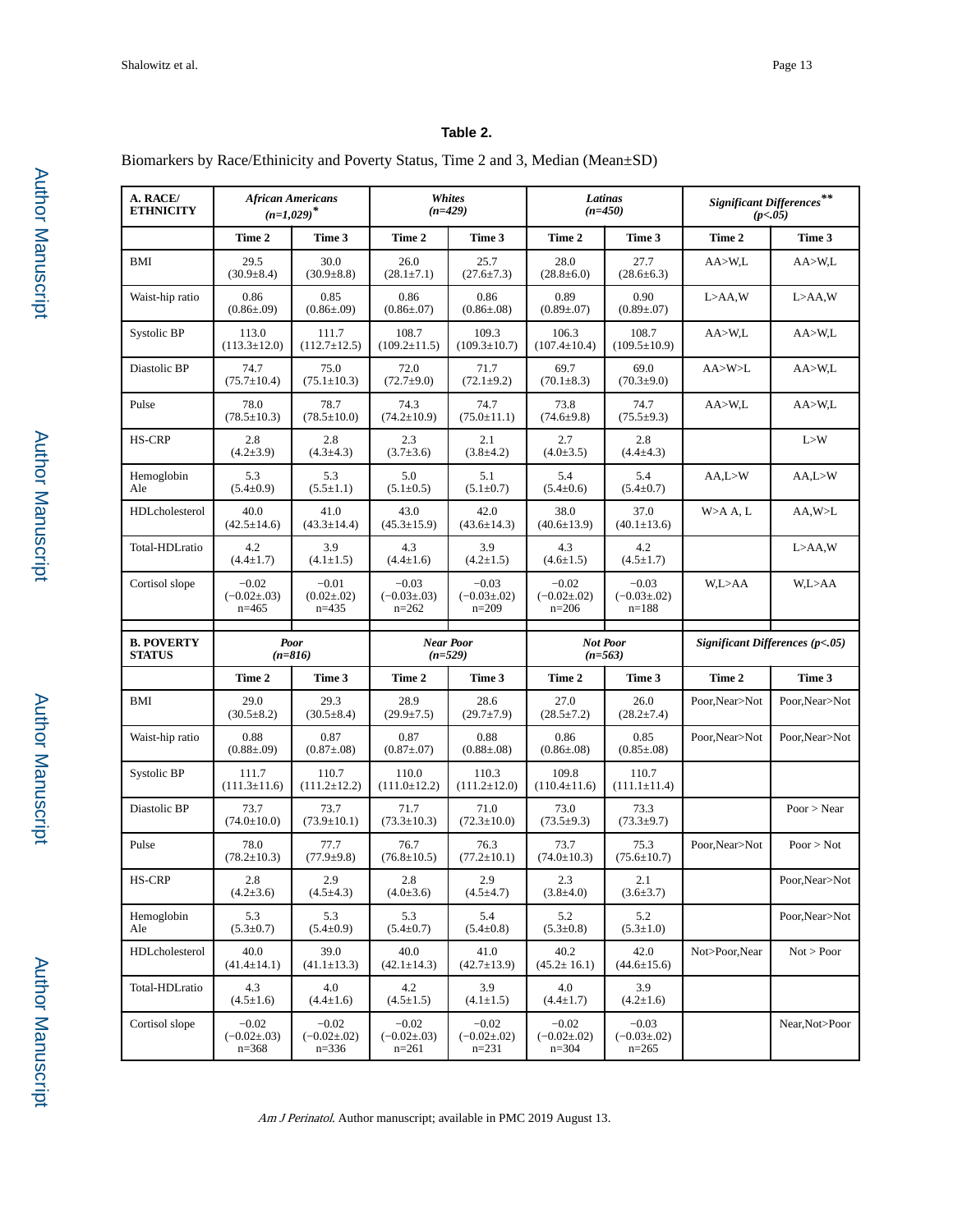Shalowitz et al. Page 14

\* N's vary for specific biomarkers depending on the amount of missing data; see text for details. Sample sizes for most biomarkers were ~70% or more of the total race-specific n's atthe top of the columns. The exception was cortisol slope, for which n's are shown separately.

\*\* StatasticaI significance determine by one-way ANOVA with multiplecomparisons based on t-tests for all biomarkers except those with skewed distributions (HS-CRP, Hemoglobin Ale, and HDL cholesterol), for which significancewas determined by nonparmetric one-way ANOVA with multiple comparisons based on Wilcoxon rank-sum tests.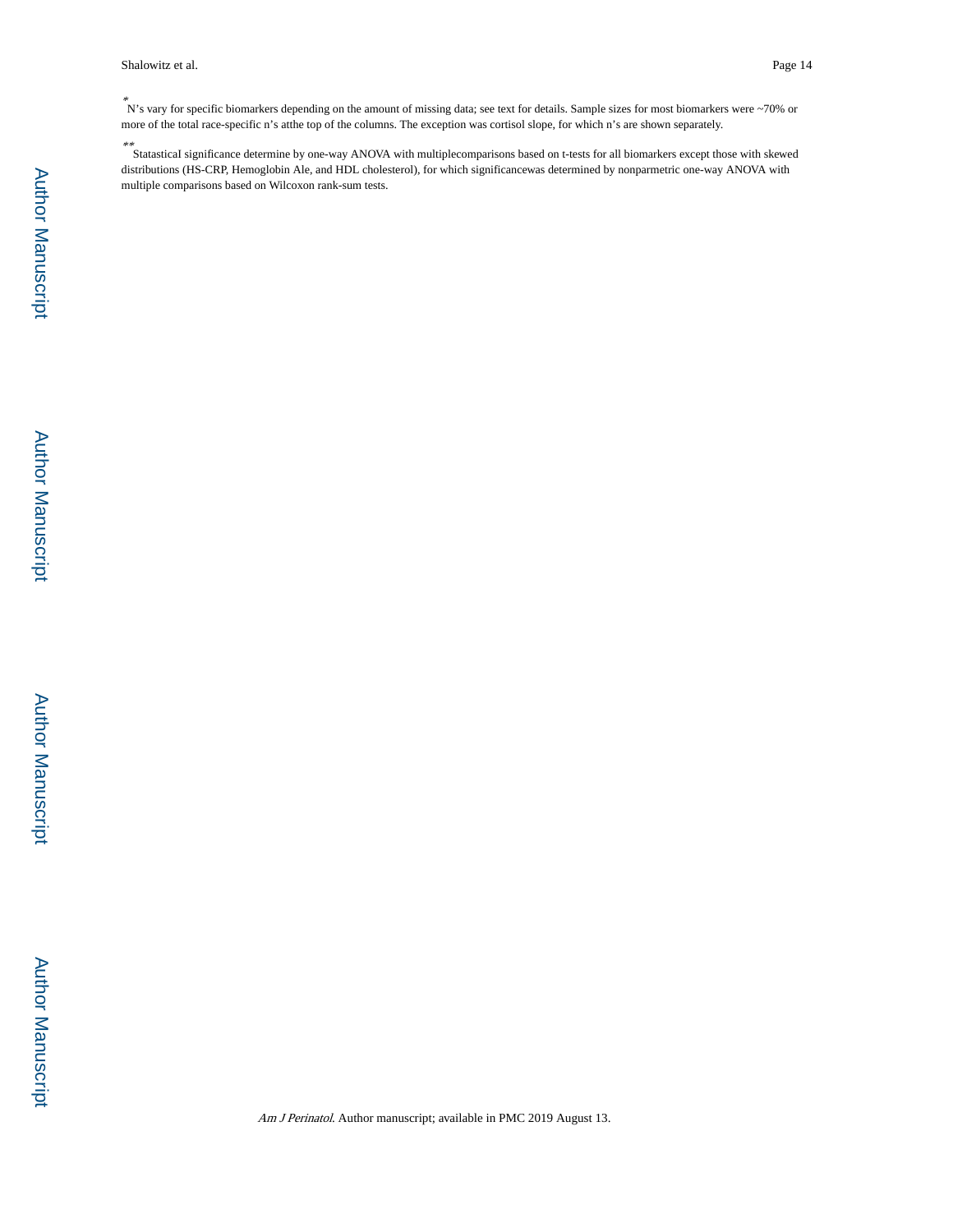## **Table 3.**

## Subgrouped Mean Allostatic Load Scores by Race/Ethnicity and Poverty Status

| A.<br><b>RACE/ETHNIC</b><br><b>COMPARISONS</b> | African<br>Americans |                    |               | Whites    |                    |                          | Latinas   |                    | Significant<br><b>Differences</b><br>(P <sub>05</sub> ) |                    |
|------------------------------------------------|----------------------|--------------------|---------------|-----------|--------------------|--------------------------|-----------|--------------------|---------------------------------------------------------|--------------------|
|                                                | $6$ mos              | 12<br>~ <i>mos</i> | $\frac{1}{2}$ | $6$ mos   | 12<br>~ <i>mos</i> | $\overline{\phantom{0}}$ | $6$ mos   | $12 \, \text{mos}$ | $6$ mos                                                 | $12 \, \text{mos}$ |
| <b>FULL SAMPLE</b>                             | $n = 788$            | $n = 778$          |               | $n = 349$ | $n = 330$          |                          | $n = 346$ | $n = 355$          |                                                         |                    |
| Top quartile allostatic load score             | 2.97                 | 3.00               |               | 1.91      | 1.98               |                          | 2.34      | 2.48               | AA<br>L > W                                             | AA>L><br>W         |
| Clinical allostatic load score                 | 3.40                 | 3.34               |               | 2.40      | 2.29               |                          | 2.84      | 2.97               | AA<br>I > W                                             | AA>L><br>W         |
| <b>SUBGROUPED BY BREASTFEEDING</b>             |                      |                    |               |           |                    |                          |           |                    |                                                         |                    |
| <b>Ever Breastfed</b>                          | $n = 452$            | $n = 437$          |               | $n = 269$ | $n = 253$          |                          | $n = 296$ | $n = 296$          |                                                         |                    |
| Top quartile allostatic load score             | 2.95                 | 2.8                |               | 1.76      | 1.84               |                          | 2.32      | 2.44               | AA<br>L > W                                             | AA>L><br>W         |
| Clinical allostatic load score                 | 3.38                 | 3.17               |               | 2.27      | 2.11               |                          | 2.84      | 2.96               | AA<br>L > W                                             | AA,<br>L > W       |
| <b>No Breastfeeding</b>                        | $n = 292$            | $n = 283$          |               | $n=72$    | $n=64$             |                          | $n=39$    | $n=36$             |                                                         |                    |
| Top quartile allostatic load score             | 2.98                 | 3.26               |               | 2.53      | 2.66               |                          | 2.56      | 2.79               | None                                                    | None               |
| Clinical allostatic load score                 | 3.39                 | 3.53               |               | 2.91      | 3.08               |                          | 3.02      | 3.11               | None                                                    | None               |
| <b>SUBGROUPED BY PREGNANCY COMORBIDITIES</b>   |                      |                    |               |           |                    |                          |           |                    |                                                         |                    |
| <b>Gestational</b><br>diabetes                 | $n=38$               | $n=32$             |               | $n=17$    | $n=16$             |                          | $n=21$    | $n=23$             |                                                         |                    |
| Top quartile allostatic load score             | 4.18                 | 4.16               |               | 2.04      | 2.14               |                          | 3.23      | 3.86               | AA<br>W                                                 | AA > W             |
| Clinical allostatic load score                 | 4.74                 | 4.50               |               | 2.66      | 2.40               |                          | 3.77      | 4.49               | AA<br>W                                                 | AA.<br>L > W       |
| <b>No Gestational diabetes</b>                 | $n = 748$            | $n = 722$          |               | $n = 332$ | $n = 303$          |                          | $n = 325$ | $n = 330$          |                                                         |                    |
| Top quartile allostatic load score             | 2.91                 | 2.97               |               | 1.90      | 1.96               |                          | 2.28      | 2.39               | AA<br>L > W                                             | AA>L><br>W         |
| Clinical allostatic load score                 | 3.33                 | 3.31               |               | 2.38      | 2.27               |                          | 2.78      | 2.87               | AA<br>L > W                                             | AA>L><br>W         |
| <b>Preeclampsia</b>                            | $n=74$               | $n=74$             |               | $n=12$    | $n=9$              |                          | $n=13$    | $n=13$             |                                                         |                    |
| Top quartile allostatic load score             | 4.06                 | 4.10               |               | 2.26      | 2.05               |                          | 3.06      | 3.07               | AA<br>W                                                 | AA > W             |
| Clinical allostatic load score                 | 4.47                 | 4.42               |               | 2.86      | 2.67               |                          | 3.70      | 3.65               | AA><br>W                                                | None               |
| No Preeclampsia                                | $n = 598$            | $n = 590$          |               | $n = 301$ | $n = 282$          |                          | $n = 320$ | $n = 331$          |                                                         |                    |
| Top quartile allostatic load score             | 2.85                 | 2.87               |               | 1.79      | 1.92               |                          | 2.32      | 2.45               | AA<br>L > W                                             | AA>L><br>W         |
| Clinical allostatic load score                 | 3.28                 | 3.23               |               | 2.29      | 2.21               |                          | 2.82      | 2.93               | AA<br>L>W                                               | AA,<br>L > W       |
| <b>SUBGROUPED BY INFANT BIRTH STATUS</b>       |                      |                    |               |           |                    |                          |           |                    |                                                         |                    |